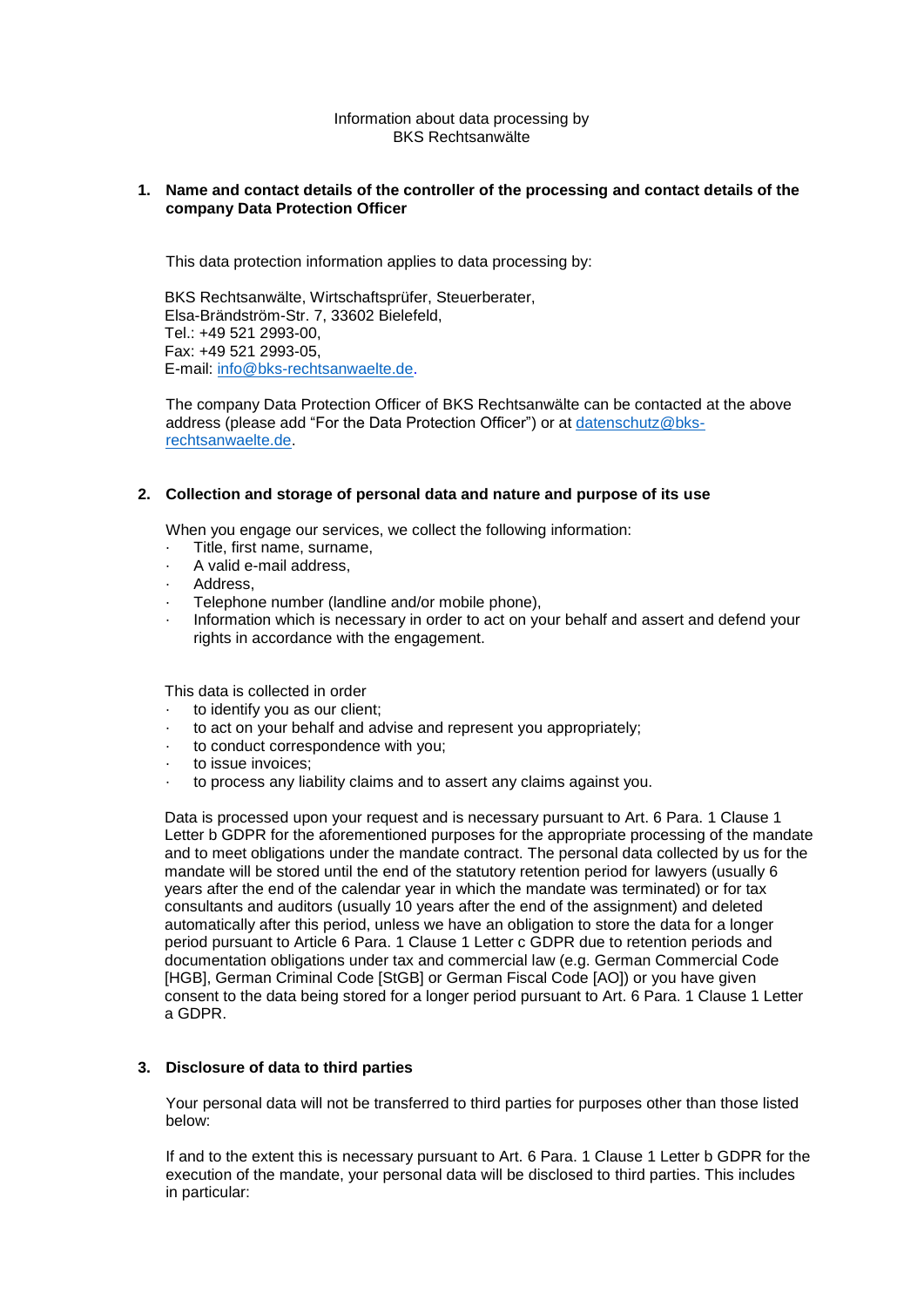- · the disclosure of data in the electronic transmission of tax returns to the responsible tax authorities
- · to opposing parties and their representatives
- and to courts and other public authorities for the purpose of correspondence and asserting and defending your rights. The disclosed data may be used by the third party solely for the aforementioned purposes.

The duties of professional secrecy of auditors, tax consultants and lawyers remain unaffected by this. Where data is subject to a duty of professional secrecy, it is only disclosed to third parties in consultation with you.

# **4. Data subject rights**

You have the right:

- pursuant to Art. 7 Para. 3 GDPR to withdraw the consent you have given to us at any time. As a result of this, we will in future no longer be allowed to continue the data processing based on this consent;
- · pursuant to Art. 15 GDPR to ask for information about your personal data processed by us. In particular you can ask for information about the processing purposes, the category of personal data, the categories of recipients to whom your data has been or will be disclosed, the planned storage period, the existence of a right to correction, deletion, restriction of processing or objection, the existence of a right to complain, the origin of your data, if this was not collected by us, and about the existence of automated decisionmaking including profiling and if applicable meaningful information about its details;
- · pursuant to Art. 16 GDPR to ask for the immediate rectification of inaccurate or immediate completion of incomplete personal data stored by us;
- pursuant to Art. 17 GDPR to ask for the erasure of your data stored by us, unless the processing is necessary to exercise the right of freedom of expression and information, to meet a legal obligation, for reasons of public interest or to assert, exercise or defend legal claims;
- · pursuant to Art. 18 GDPR to ask for the restriction of the processing of your personal data, if the accuracy of the personal data is contested by you, the processing is unlawful and you oppose its erasure and we no longer need the data, but it is required to assert, exercise or defend legal claims or you have objected to the processing pursuant to Article 21 GDPR;
- · pursuant to Art. 20 GDPR to ask to receive your personal data which you have provided us in a structured, commonly used and machine-readable format or transmit it to another controller and
- · pursuant to Art. 77 GDPR to lodge a complaint with a supervisory authority. As a rule you can contact for this purpose the supervisory authority for your habitual residence, place of work or our office.

# **5. Right to object and withdrawal of consent**

If your personal data is processed on the basis of legitimate interests pursuant to Art. 6 Para. 1 Clause 1 Letter f GDPR, you have the right, pursuant to Art. 21 GDPR, to object to the processing of your personal data if there are grounds relating to your particular situation.

Pursuant to Art. 7 Para. 3 GDPR, you may withdraw the consent you have given to us at any time. The result of this is to prevent our future continuation of the processing of data based on this consent.

If you would like to exercise your right to object or withdraw your consent, you need only send an e-mail to [datenschutz@bks-rechtsanwaelte.de.](mailto:datenschutz@bks-rechtsanwaelte.de)

# **6. Further information**